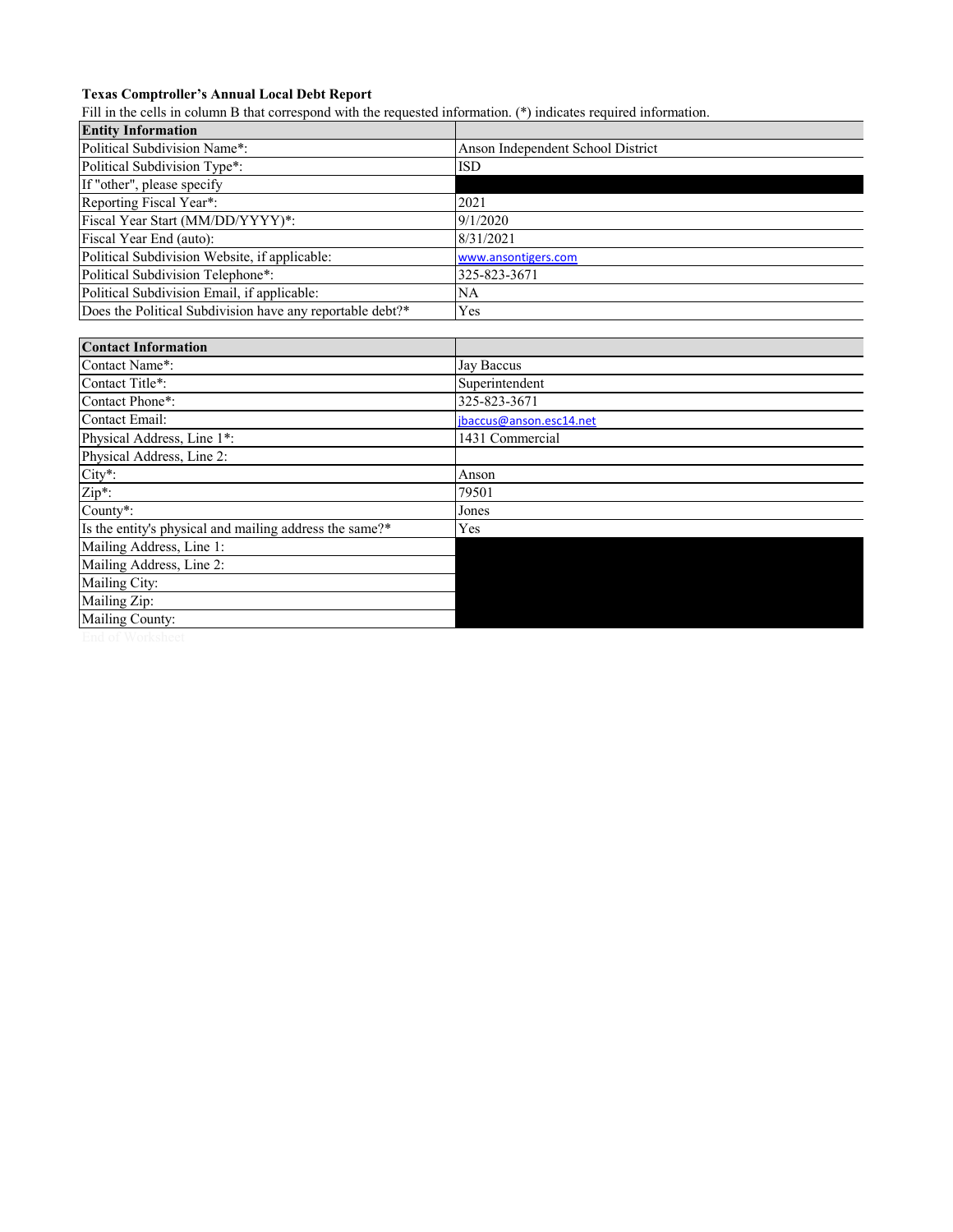| Texas Comptroller's Annual Local Debt Report<br>Information (Auto) |              |
|--------------------------------------------------------------------|--------------|
| . .                                                                | Indonesient' |
|                                                                    |              |

| <b><i>BOODING FIREST TEST.</i></b>                                                                                                                                                                                                                                                                                                                                                                                                                                                                                                        |                                                                                          |             |                        |                                                                                                             |                                        |                                                                 |             |                 |                     |                                                                                                                                   |                                                                                                             |           |                     |       |             |                                                           |                                                                                   |
|-------------------------------------------------------------------------------------------------------------------------------------------------------------------------------------------------------------------------------------------------------------------------------------------------------------------------------------------------------------------------------------------------------------------------------------------------------------------------------------------------------------------------------------------|------------------------------------------------------------------------------------------|-------------|------------------------|-------------------------------------------------------------------------------------------------------------|----------------------------------------|-----------------------------------------------------------------|-------------|-----------------|---------------------|-----------------------------------------------------------------------------------------------------------------------------------|-------------------------------------------------------------------------------------------------------------|-----------|---------------------|-------|-------------|-----------------------------------------------------------|-----------------------------------------------------------------------------------|
| Directions: Beniming with the row immediately below the column heading, list each of the political subdivision's individual debt oblinations along with the information for each oblination. Every column excert B. O. R and S<br>All information entered should reflect the last day of the nolitical subdivision's fiscal year identified on this form. If the reditical subdivision has no debt to report for the fiscal vear. enter "No Reportable Debt" in<br>Individual Debt Obligations (click column titles for more information) |                                                                                          |             |                        |                                                                                                             |                                        |                                                                 |             |                 |                     |                                                                                                                                   |                                                                                                             |           |                     |       |             |                                                           |                                                                                   |
| Outstanding debt obligation*                                                                                                                                                                                                                                                                                                                                                                                                                                                                                                              | If debt is conduit or<br>component debt, enter related Principal issued*<br>entity name: |             | Princinal outstanding* | Combined principal and interest<br>required to pay each outstanding date*<br>debt oblivation on time and in | Final materity<br>(MM/DD/YYYY) taxes?" | Is the debt secured in Total proceeds<br>any way by advalorem." | received*   | Proceeds spent* | Proceeds<br>unspent | Official stated purpose for which<br>the debt obligation was<br>authorized <sup>*</sup>                                           | Is the debt oblivation<br>rated by any nationally Moody's S&P<br>recognized credit rating<br>organization?* |           | Fitch               | Kroll | anedicable) | Other rating Optional: Explanation of<br>repayment source | Ontional: Comments or<br>additional information per<br>individual debt obligation |
| Anson ISD Unlimited Tax Refunding Bonds, Series 2015                                                                                                                                                                                                                                                                                                                                                                                                                                                                                      |                                                                                          | 5.710,000 S | 4,370,000 \$           | 5.301.800 2/15/2031                                                                                         |                                        |                                                                 | 5.710,000 S | 5.710,000       |                     | Provide funds for the discharge of<br>the Districts Unlimited Tax<br>Refunding Bonds, Series 2007 for<br>SEC/MS Classrooms/MS Gym | <b>IV</b> <sub>C</sub>                                                                                      | Not Rated | Net Rated Net Rated |       |             |                                                           |                                                                                   |